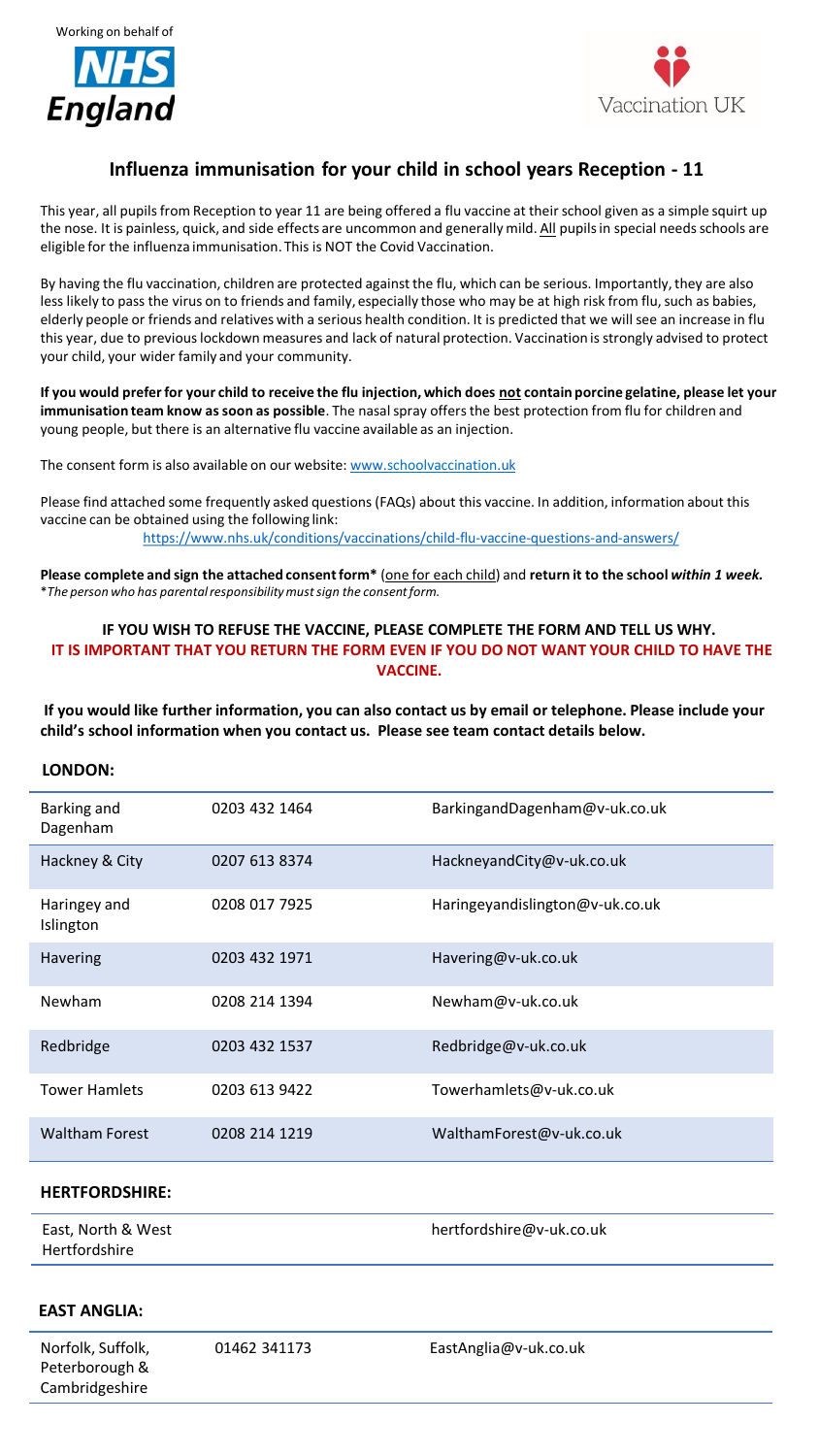



## **WEST MIDLANDS:**

| Dudley               | 01902 682674 | vaccinationdudley@evguk.co.uk        |
|----------------------|--------------|--------------------------------------|
| <b>Herefordshire</b> |              | Herefordshire@v-uk.co.uk             |
| Sandwell             |              | sandwell@v-uk.co.uk                  |
| Walsall              | 01902 683049 | vaccinationwalsall@evguk.co.uk       |
| Wolverhampton        | 01902 682922 | vaccinationwolverhampton@evguk.co.uk |
| Worcestershire       |              | Worcestershire@v-uk.co.uk            |

If your child has asthma and becomes wheezy or has their medication increased after you return this form, please contact the immunisation team on the number or email above.

For information about how we use your child's data, please see the 'Privacy Notice' section of our website: schoolvaccination.uk

For more information on the vaccine, please see 'More information about Fluenz Nasal Flu Vaccine' below.

Yours Sincerely,

*The School Immunisation Team*

**\****The consent form needs to be signed by a person with parental responsibility which includes:* 

- Mother: automatic
- Father: if married to the mother either when baby is born or marries subsequently
- Unmarried father: if name appears on birth certificate (since 1/12/03) or legally acquired
- Others: if parental responsibility is legally acquired
- Parental Responsibility Agreement: signed, properly witnessed and sent for registration to Principle Registry or the Family Division (High Court)
- Residence Order: granted by the Court